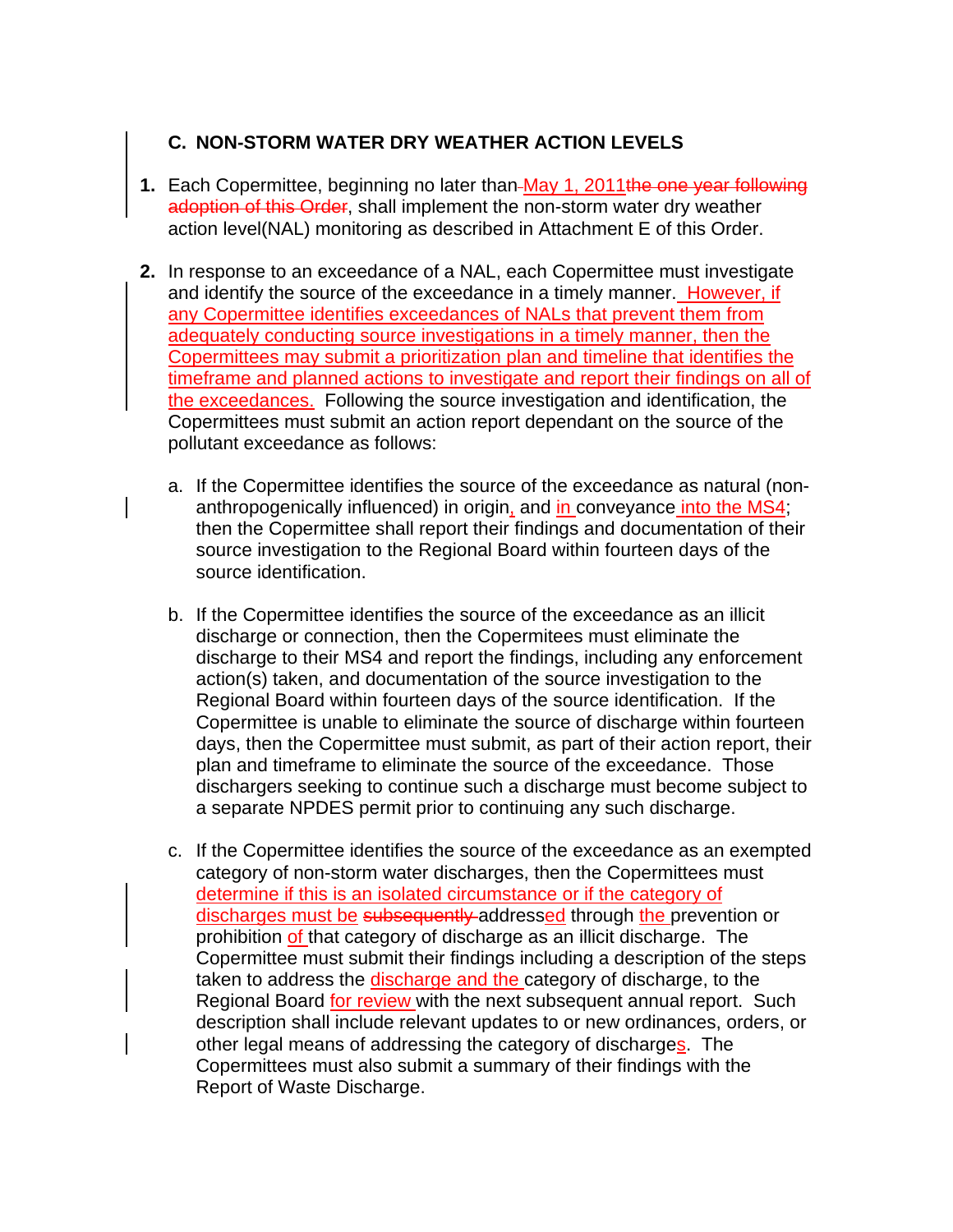- d. If the Copermittee identifies the source of the exceedance as a non-storm water discharge in violation or potential violation of an existing separate NPDES permit (e.g. the groundwater dewatering permit), then the Copermittee must report, within three business days, the findings to the Regional Board including all pertinent information regarding the discharger and discharge characteristics.
- e. If the Copermittee is unable to identify the source of the exceedance after taking and documenting reasonable steps to do so, then the Copermittee must identify the pollutant as a high priority pollutant of concern in the tributary subwatershed, perform additional focused sampling and update their programs within a year to reflect this priority. The Copermittee's annual report shall include these updates to their program including, where applicable, updates to their watershed workplans (Section G.2), retrofitting consideration (Section F.3.d) and program effectiveness work plans (Section J.4).
- f. The Copermittees, or any interested party, may evaluate existing NALs and propose revised NALs for future Board consideration.
- f. If any Copermittee identifies a significant number of exceedances of NALs that prevent them from adequately conducting source investigations in a timely manner, then the Copermittees may submit a prioritization plan and timeline that identifies the timeframe and planned actions to investigate and report their findings on all of the exceedances.
- **3.** An exceedance of an NAL does not alone constitue a violation of the provisions of this Order, but an exceedance of an NAL may indicate lack of compliance with the requirement that Copermittees effectively prohibit all types of unauthorized non-storm water discharges into the MS4 or other prohibitions set forth in Sections A and B of this Order. Failure to timely implement required actions specified in this Order following an exceedance of an NAL constitutes a violation of this Order. However, neither compliance with NALs nor compliance with required actions following observed exceedances, excuses any non-compliance with the requirement to effectively prohibit all types of unauthorized non-storm water discharges into the MS4s or any non-compliance with the prohibitions in Sections A and B of this Order. NALs provide an assessment of the effectiveness of the prohibition of non-storm water discharges and of the appropriateness of exempted non-storm water discharges. During any annual reporting period in which one or more exceedances of NALs have been documented the Copermittee must submit with their next scheduled annual report, a report describing whether and how the observed exceedances did or did not result in a discharge from the MS4 that caused, or threatened to cause or contribute to a condition of pollution, contamination, or nuisance in the receiving water.